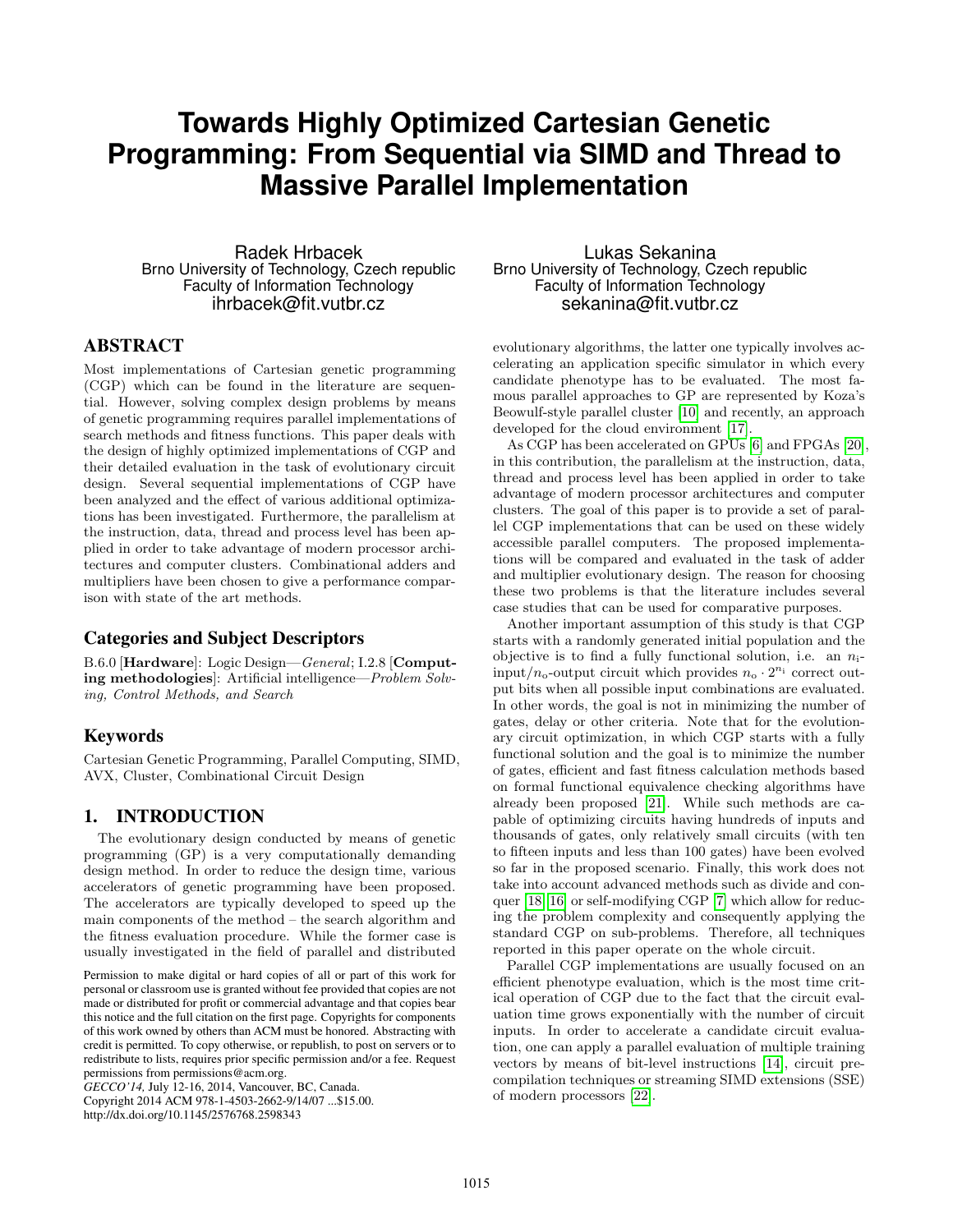On the other hand, the search algorithm used in the standard CGP is a simple  $(1+\lambda)$  evolution strategy. A natural approach to accelerating the search is evaluating  $\lambda$  offspring on  $\lambda$  processors in parallel. A few attempts were made to introduce more advanced operators into this search method, but only a small improvement was reported in [\[3\]](#page-7-10). However, a noticeable improvement can be obtained when the standard CGP is replaced by parallel coevolutionary CGP [\[9\]](#page-7-11).

The rest of the paper is organized as follows. Section [2](#page-1-0) introduces CGP and its usage as combinational circuit design method. The implementation of several sequential solutions is discussed in Section [3.](#page-1-1) Section [4](#page-3-0) deals with the CGP parallelisation. Section [5](#page-4-0) is dedicated to experiments and the achieved results. Final conclusions can be found in Section [6.](#page-6-0)

# <span id="page-1-0"></span>2. CARTESIAN GENETIC PROGRAMMING

Cartesian genetic programming has been introduced by Miller [\[12\]](#page-7-12) as a branch of genetic programming. Unlike GP which uses tree representation, an individual in CGP is represented by a directed acyclic graph which enables the candidate solution to have multiple outputs and automatically reuse intermediate results. This makes CGP very suitable for design of various kinds of digital circuits, such as arithmetic and logic circuits, digital filters, etc. [\[13\]](#page-7-13).

CGP uses a cartesian grid of  $n_r \times n_c$  programmable elements (nodes) interconnected by a feed-forward network (Figure [1\)](#page-1-2). Each node's input (usually each node has a fixed number of inputs  $n_{\text{ni}} = 2$  can be connected either to one of  $n_i$  primary inputs or to a node output in the preceding  $l$ columns. By setting the l-back parameter and the grid size, one can control the area and delay of the circuit. Each node can be programmed to perform one of  $n_{\text{ni}}$ -input functions defined in the set  $\Gamma$  (let  $n_f = |\Gamma|$ ). The  $n_o$  primary circuit outputs are connected either to the primary inputs or nodes. The output connectivity can be optionally restricted by the o-back parameter.

Since all the CGP parameters are fixed, each chromosome is encoded using a fixed-sized array of  $n_r \cdot n_c \cdot (n_{ni} +$  $1) + n_0$  integers. Each primary input is assigned a number from  $\{0, ..., n_i - 1\}$  and the nodes are assigned numbers from  $\{n_1, ..., n_i + n_r \cdot n_c - 1\}$ . The genotype is of fixed length, whereas the phenotype is of variable length depending on the number of inactive nodes, i.e. nodes whose output is not used by any other node or primary output. Hence, the genotype-phenotype mapping is not injective. The existence of genotypes with the same fitness is usually referred to as neutrality. The role of neutrality has been intensively



<span id="page-1-2"></span>Figure 1: Cartesian genetic programming scheme.

studied [\[24\]](#page-7-14) and it was shown that for certain problems the neutrality significantly reduces the computational effort and helps to find more innovative solutions [\[11\]](#page-7-15).

In CGP, a simple mutation based  $(1 + \lambda)$  evolutionary strategy is used as a search mechanism. The population size  $1 + \lambda$  is usually very small, typically,  $\lambda$  is between 1 and 15. The initial population is constructed either randomly (evolutionary design) or by mapping of a known solution to the CGP chromosome (evolutionary optimization) [\[21\]](#page-7-4). In each generation, a randomly selected individual with the best fitness value is passed to the next generation unmodified and its  $\lambda$  offspring individuals are created by means of point mutation operator which modifies  $m$  randomly selected genes of the chromosome. The mutation rate  $m$  is usually set to modify up to  $5\%$  of the genes. Despite numerous attempts, no useful crossover operator has been introduced. For some problem classes (e.g. symbolic regression problem), special crossover operators have been investigated [\[3\]](#page-7-10), however, in the case of digital circuits design, none of them has been confirmed as useful.

In the case of combinational circuit evolution, the fitness function corresponds to the quality of the candidate circuit measured as the number of correct output bits compared to a specified truth table. In order to obtain a fully working circuit, all combinations of input values have to be evaluated. For a circuit with  $n_i$  inputs and  $n_o$  outputs,  $2^{n_i}$  test vectors need to be fetched to the primary inputs and  $n_{o} \cdot 2^{n_{i}}$  output bits have to be verified so as to compute the fitness value.

#### <span id="page-1-1"></span>3. SEQUENTIAL IMPLEMENTATION

Every CGP implementation must process all the  $2^{n_i}$  test vectors on the whole phenotype for the entire population of individuals and compare all the  $n<sub>o</sub>$  outputs to the desired ones. This requirement directly implies the presence of 3 independent nested loops – the test vector loop, the loop over all nodes and the population loop. The order of these 3 loops is crucial for the performance and the optimal choice varies among different implementations. In a very naive implementation, one can process each test vector separately on all nodes no matter if they are active or not. However, in order to take advantage of modern superscalar out-of-order processors, the parallelism at various levels has to be employed and special attention to memory access policy has to be paid.

The most fundamental optimization we can apply is the bit-level parallelism. Instead of separate test vector processing, up to 64 test vectors can be processed in parallel on 64-bit processors thanks to bitwise operations. Furthermore, by introducing the data-level parallelism using SIMD instructions, 128 or even 256 test vectors can fit into the SSE or AVX registers respectively.

One of the most commonly used optimization in CGP is the detection of inactive nodes. Before processing each individual, the genotype is traversed in the reversed order and the nodes whose output is never used are marked as inactive. While processing, all inactive nodes are skipped and thus only the phenotype is treated.

#### 3.1 Interpreted implementation

The interpreted implementation is very simple, yet for smaller circuits very efficient. The principle is shown in Algorithm [1.](#page-2-0) At the beginning, an initial population is created randomly just like in any other implementation. Then, in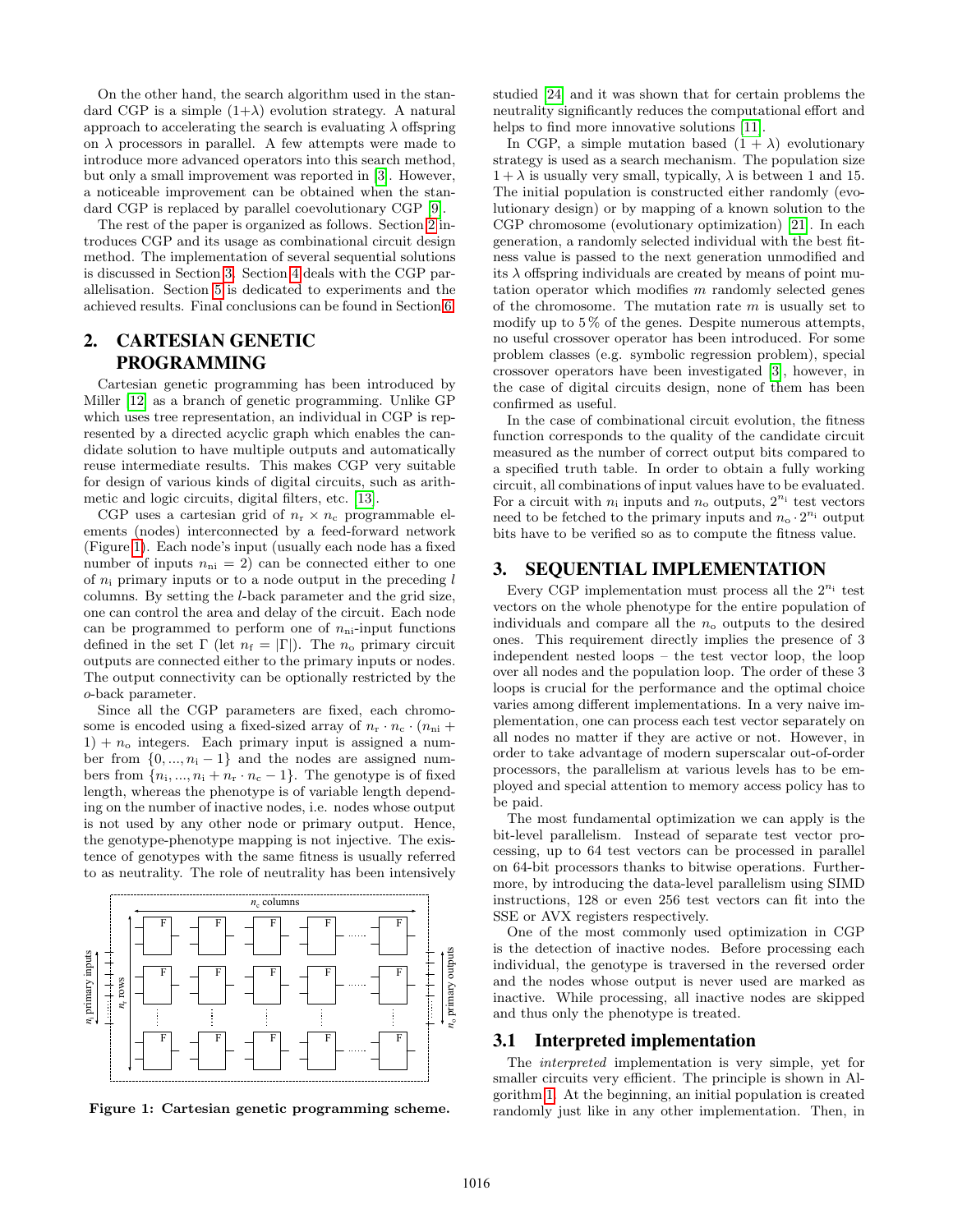```
randomly create and evaluate initial population;
while termination condition is false do
   for i in 1 to P do
       if i = best\_ind then
        continue;
       end
       copy ind [best_ind] chromosome to ind[i];
       mutate ind[i];
       analyze ind[i];
       foreach node do
           foreach test vector do
             compute node output value;
           end
       end
       foreach primary output do
        | ind[i].fit += number of wrong bits;
       end
       if ind[i].fit > ind/best\_ind].fit then
        | best_ind := i;
       end
   end
end
```
<span id="page-2-0"></span>Algorithm 1: Interpreted implementation

every generation, the evaluation of the population is going on as follows: For each individual not being the best individual from the previous generation, the chromosome of the best individual is copied and mutated. After that, the chromosome is analyzed in order to find the inactive nodes. For each active node, all test vectors are processed according to the node function. The test vector loop is put inside the node loop because of the overhead of the switch statement the node function is based on. Besides the overhead, by putting the test vector loop inside, the compiler is able to optimize this loop by unrolling. After computing each node's output value, the primary outputs are checked against desired values and the number of wrong bits is accumulated. This can be done very efficiently just by XORing the actual output value and the expected value and counting the number of ones. Since SSE 4.2, a special instruction POPCNT exists which allows to count the number of ones with the latency of 3 clock cycles (on the Intel Sandy Bridge microarchitecture) [\[4\]](#page-7-16).

Since all of the intermediate results for all test vectors have to be kept in memory during the evaluation, the memory usage of the interpreted implementation is not optimal (up to  $n_r \cdot n_c \cdot 2^{n_i}/8$  bytes), but it is still efficient for small circuits, until the required memory size exceeds the cache size.

#### 3.2 Native implementation

By introducing the native implementation, both the memory requirements and the switch statement overhead can be significantly reduced. The principle can be seen from Algorithm [2.](#page-2-1) Just like in the interpreted implementation, each individual except the previous best one is copied, mutated and analyzed. The difference lies in the evaluation process



<span id="page-2-2"></span>Figure 2: CGP individual example.

```
randomly create and evaluate initial population;
while termination condition is false do
   for i in 1 to P do
       if i = best\_ind then
         continue;
        end
        copy ind [best_ind] chromosome to ind[i];
        mutate ind[i];
       analyze ind[i];
       compile ind[i];
   end
   foreach test vector do
        for i in 1 to P do
            if i = best\_ind then
             continue;
            end
            ind[i].fit += run compiled code;
       end
   end
   for i \it{in} \it{1} \it{to} \it{P} do
       if ind[i].fit > ind/best\_ind].fit then
          best\_ind := i;\overline{\phantom{a}}end
   end
end
```
#### Algorithm 2: Native implementation.

<span id="page-2-1"></span>– instead of traversing the chromosome and computing the node outputs directly, the chromosome is compiled at first. The compiled program is then executed on each test vector for each individual in the population. This technique was first introduced in [\[22\]](#page-7-9) and the implementation presented in this paper further improves this principle by introducing subroutine parameters, native fitness calculation and by utilizing AVX instructions. Moreover, the native implementation uses slightly less memory since there is no need to keep the intermediate results for all test vectors.

Figure [2](#page-2-2) depicts a very simple circuit with  $n_i = 3$  primary inputs,  $n_{\rm o} = 1$  primary output and  $n_{\rm c} = 4$  nodes. Listing [1](#page-2-3) shows the compiled chromosome from Figure [2](#page-2-2) in 64-bit version. The compiled subroutine has 4 parameters passed on in the 64-bit registers RDI, RSI, RDX and RCX [\[15\]](#page-7-17) – the pointers to the primary inputs filled by corresponding test vectors, node outputs, desired primary outputs and spe-

#### <span id="page-2-3"></span>Listing 1: Native 64b implementation example. push % rbx ; store RBX

| mov<br>and<br>mov | $0x08$ (%rsi),%rbx<br>$0x00$ $(\text{``rsi)}, \text{``rbx}$ ; AND<br>(rbx,0x18(%rdi) | ; node n0<br>; $n0 := i1$ AND $i0$ |
|-------------------|--------------------------------------------------------------------------------------|------------------------------------|
| mov<br>xor<br>mov | $0x10$ ( $%rsi$ ), $%rbx$<br>0x18(%rdi),%rbx<br>%rbx,0x20(%rdi) ; n1 := i2 XOR n0    | ; node n1<br>: XOR                 |
| mov<br>or<br>mov  | $0x18$ $%$ rdi), $%$ rbx; node n3<br>0x28(%rdi),%rbx<br>%rbx,0x30(%rdi)              | $:$ OR<br>; $n3 := n0$ OR $n2$     |
| xor               | $%$ rax, $%$ rax                                                                     | ; $RAX := 0$                       |
| mov<br>xor        | $0x30$ ( $xrsi$ ), $xbrk$<br>$0x0$ (%rdx), %rbx                                      | ; output 00                        |
| and               | $0x0$ ( $xcx$ ), $xbx$                                                               | ; mask m0                          |
| popcnt            | %rbx,%bdx                                                                            | ; error count                      |
| add               | %rbx,%rax                                                                            | ; accumulate                       |
| pop               | $\chi$ rbx                                                                           | ; restore RBX                      |
| retq              |                                                                                      | return RAX                         |
|                   |                                                                                      |                                    |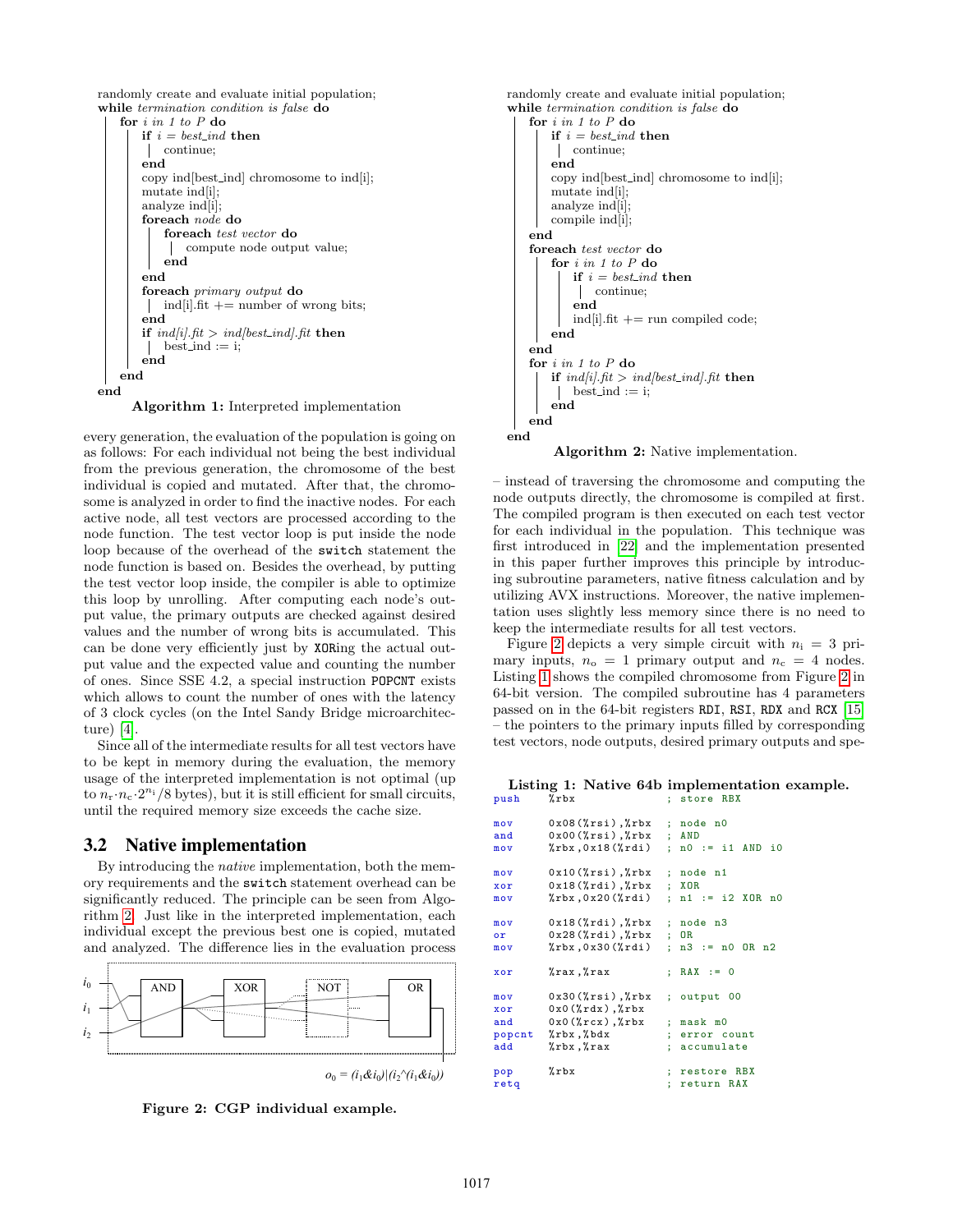cial masks. $<sup>1</sup>$  $<sup>1</sup>$  $<sup>1</sup>$  For each node, the first input value is loaded</sup> from the memory to the RBX register and the desired operation is performed (optionally, the second input value is loaded).<sup>[2](#page-3-2)</sup> The node output is then stored back to the memory. After processing all active nodes, the number of wrong output bits is accumulated in the RAX register. For each primary output, the corresponding node output is loaded from the memory and XORed with the desired value. After applying the mask, the number of incorrect bits is computed using the POPCNT instruction and accumulated in the RAX register. The register RAX is used for integer return values [\[15\]](#page-7-17), thus the subroutine returns the number of wrong bits for a given test vector.

The same example compiled in the AVX version can be seen in Listing [2.](#page-3-3) Here, the calling convention is the same and the register RAX has the same purpose as in the 64-bit version. The intermediate results are computed in the YMM0 register. The register YMM1 contains just ones and serves for computing the NOT operation using XOR, since there is not an AVX instruction for this purpose. Compared to the 64-bit version, the error computation is more complicated as there is only a 32-bit and 64-bit POPCNT instruction available.

<span id="page-3-3"></span>Listing 2: Native AVX implementation example.<br> $\frac{u \sinh}{\sinh}$  is store RBX push  $\%$ rbx ; store RBX

| mov<br>vmovdqa | 0xXXXXXXXX,%rax<br>$0x0$ ( $x$ rax), $x$ ymm1 | ÷<br>÷               | $RAX := & avx\_{ones}$<br>111111<br>YMM1<br>$t = 1$ |
|----------------|-----------------------------------------------|----------------------|-----------------------------------------------------|
| vmovdqa        | $0x20$ (% $rsi$ ), % $ymn0$                   | ÷                    | node n0                                             |
| vandps         | $0x0$ (%rdi), % ymm0, % ymm0                  | ÷                    | <b>AND</b>                                          |
| vmovdga        | $\gamma$ ymm0,0x60 $(\gamma$ rdi)             | ÷                    | $n0 := i1$ AND $i0$                                 |
| vmovdqa        | $0x40$ ( $x\sin$ ), $x\sin$                   | ÷                    | node n1                                             |
| vxorps         | $0x60$ (%rdi), %ymm0, %ymm0                   | ÷                    | XOR                                                 |
| vmovdqa        | $\gamma$ ymm0,0x80 $(\gamma_{rdi})$           | ÷                    | $n1 := i2 XOR n0$                                   |
| vmovdqa        | $0x60$ (%rdi), %ymm0                          | ÷                    | node n3                                             |
| vorps          | $0 x a 0$ ( $x d i$ ), $x y m n 0$            | $\ddot{\phantom{0}}$ | 0R                                                  |
| vmovdqa        | %ymm0,0xc0(%rdi)                              |                      | $n3 := n0$ OR $n2$                                  |
| xor            | $%$ rax, $%$ rax                              | t                    | $RAX := 0$                                          |
| mov            | $0xc0$ $(\text{``rsi)}, \text{``rbx}$         | ÷                    | output o0[0]                                        |
| xor            | $0x0$ (%rdx), %rbx                            |                      |                                                     |
| and            | $0x0$ (% $rcx$ ), % $rbx$                     | ÷                    | mask m0[0]                                          |
| popent         | %rbx,%rbx                                     | ÷.                   | error count                                         |
| add            | $%$ rbx, $%$ rax                              |                      |                                                     |
| mov            | $0xc8$ $(\text{ksi})$ , $\text{lrx}$          | ÷                    | output o0[1]                                        |
| xor            | $0x8$ (%rdx), %rbx                            |                      |                                                     |
| and            | $0x8$ $(*rx)$ , $*rbx$                        | ÷.                   | $mask$ $m0$ [1]                                     |
| popcnt         | $%$ rbx, $%$ rbx                              | $\ddot{\phantom{0}}$ | error count                                         |
| add            | %rbx,%rax                                     |                      |                                                     |
| mov            | $0xd0$ $(\text{Nrsi})$ , $\n  n$              | ÷                    | output o0[2]                                        |
| xor            | $0x10$ $(\text{Yrdx})$ , $\text{Yrbx}$        |                      |                                                     |
| and            | $0x10$ (% $rcx$ ), % $rbx$                    | $\ddot{\phantom{0}}$ | $mask$ $m0$ [2]                                     |
| popcnt         | $%$ rbx, $%$ rbx                              | ÷                    | error count                                         |
| add            | $%$ rbx, $%$ rax                              |                      |                                                     |
| mov            | $0xd8$ (% $rsi)$ , % $rbx$                    | ÷                    | output o0[3]                                        |
| xor            | $0x18$ ( $xdx$ ), $xdx$                       |                      |                                                     |
| and            | $0x18$ ( $xrx$ ), $xbx$                       | ÷.                   | mask m0[3]                                          |
| popcnt         | %rbx,%rbx                                     | ÷.                   | error count                                         |
| add            | %rbx,%rax                                     |                      |                                                     |
| pop            | $\chi$ rbx                                    | ÷                    | restore RBX                                         |
| retq           |                                               |                      | return RAX                                          |

The native implementation enables to introduce more optimizations than the interpreted implementation. The fitness computation can be stopped after exceeding the number of wrong bits matching the best individual. Both native and interpreted implementations can detect neutral mutations and skip recomputing fitness values for individuals affected only by neutral mutations [\[5\]](#page-7-18).

The efficiency of the native implementation lies in exploiting the instruction-level parallelism offered by modern superscalar out-of-order processors by reducing branch mispredictions and cache misses and increasing the arithmetic intesity.

## <span id="page-3-0"></span>4. PARALLEL IMPLEMENTATION

Until the beginning of the 21st century, the aim of the processor architects was to increase the single threaded performance by means of extracting more instruction-level parallelism (ILP) and utilizing superscalar out-of-order execution, sophisticated branch predictors, multi-level cache hierarchy, etc. However, growing power consumption and limited ILP extractable from common sequential code together with increasing transistor density led to the introduction of multiprocessors [\[8\]](#page-7-19). Since then, special attention has to be paid to parallel computing in order to make use of modern processor architectures.

# 4.1 Thread parallelism

The purpose of the thread-level parallelism (TLP) in CGP is to speed up the whole evolutionary process – both the fitness calculation and the genetic operators. Both interpreted and native parallel implementations are discussed in this subsection; the OpenMP library has been used for managing the threads.

Algorithm [3](#page-3-4) shows the scheme of the interpreted parallel implementation, very similar to the corresponding sequential variant. The outer population loop has to be scheduled dynamically, because if it were scheduled statically, the thread responsible for the previous best individual would have less work than the others resulting in poor load balancing.

The parallelization of the native implementation is some-

```
randomly create and evaluate initial population;
while termination condition is false do
   #pragma omp for schedule(dynamic)
   for i in 1 to pop-size do
       if i = best\_ind then
        continue;
       end
       copy ind[best ind] chromosome to ind[i];
       mutate ind[i];
       analyze ind[i];
       foreach node do
          foreach test vector do
             compute node output value;
          end
       end
       foreach primary output do
        | ind[i].fit += number of wrong bits;
       end
       #pragma omp critical
       if ind[i].fit > ind/best\_ind].fit then
          best\_ind := i;end
   end
end
```
<span id="page-3-4"></span>Algorithm 3: Parallel interpreted implementation.

<span id="page-3-1"></span><sup>1</sup>After XORing the actual and desired output value, the result is ANDed with this mask, which enables to specify which output bits are not considered (we don't care about their values).

<span id="page-3-2"></span><sup>&</sup>lt;sup>2</sup>There is no need to avoid the output dependency thanks to hardware register renaming.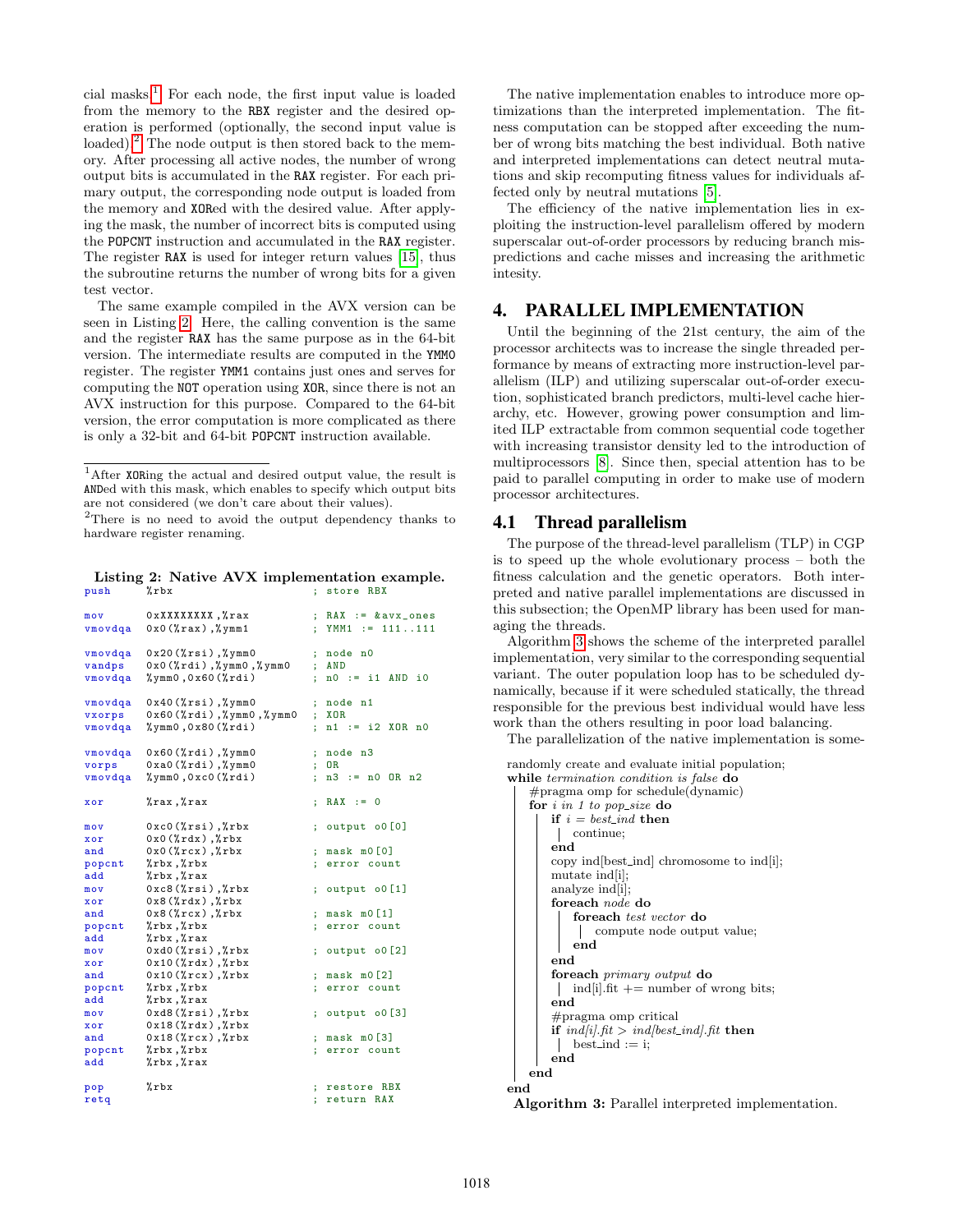

Figure 3: Parallel native implementation threading.

<span id="page-4-1"></span>randomly create and evaluate initial population; while termination condition is false do #pragma omp for for i in 1 to P do if  $i = best\_ind$  then continue; end copy ind[best ind] chromosome to ind[i]; mutate ind[i]; analyze ind[i]; compile ind[i]; end foreach i in 1 to P do  $\text{fit}[\text{i}] = 0;$ end #pragma omp barrier #pragma omp for nowait foreach test vector do foreach  $i = 1$  to P do if  $i = best\_ind$  then continue; end  $\text{fit}[\text{i}]$  += run compiled code; end end foreach i in 1 to P do #pragma omp atomic  $ind[i].fit += fit[i];$ end #pragma omp barrier #pragma omp single for i in 1 to P do if  $ind[i].fit > ind/best\_ind].fit$  then  $best\_ind := i;$ end end end

<span id="page-4-2"></span>Algorithm 4: Parallel native implementation.

what more complicated, since it consists of three separate loops, each having a different number of iterations. Figure [3](#page-4-1) depicts the threading scheme. At first, a new population has to be created using up to  $P$  threads, then the evaluation can utilize all the threads (if there are enough test vectors) and at the end, the new best individual has to be found, unfortunately by a single thread.

Algorithm [4](#page-4-2) shows the overall parallel implementation principle. A special attention had to be paid for the fitness accumulation across test vectors treated by different threads. Each thread has its own partial fitness values which are finally atomically accumulated to the total fitness values doing a manual reduction over the fitness values (OpenMP offers only reduction over scalar variables).

### 4.2 Process parallelism (inter-population)

Spatially structured evolutionary algorithms have been intensively studied in the past and a variety of approaches differing in the used evolutionary algorithm or communication topology has emerged [\[19,](#page-7-20) [2\]](#page-7-21). By introducing multiple populations evolving in parallel, one can increase the population

```
seed := randomly generated individual;
while termination condition is false do
   run evolutionary design starting with seed;
   exchange best individuals among islands;
   if global best fitness is higher than local then
       seed := global best individual;
    \mathbb{R}end
end
```
Algorithm 5: Isolated islands model.

<span id="page-4-3"></span>diversity and thus make the EA more explorative leading to a higher probability of finding the global optimum for particular problems.

The combinational circuit design is a very complex problem, the search space is generally rugged containing lots of local optima and thus the potential of exploiting parallel EA is high. Unfortunately, the absence of a crossover operator in CGP is a very limiting factor since most parallel models take advantage of combining genotypes from different isolated populations. Nevertheless, the model of isolated islands with migration of the best individuals in each population can be applied to this problem.

Algorithm [5](#page-4-3) describes the parallel evolutionary process. At the beginning, each population starts with a randomly generated initial population. Until a perfectly working circuit is found, the evolutionary process is executed on each island and after specified number of generations, the best individual from each island is broadcasted to the other islands. If the global best individual has higher fitness value than the local best individual, the island is seeded by the global best one.

After migration, each isolated population is evolving independently and can explore different areas in the search space. This makes the search algorithm more effective and speeds up the evolutionary process.

The implementation is based on the Open MPI library and can be executed on computer clusters of arbitrary size as well as on a single multiprocessor giving a great scalability to the evolutionary design process.

# <span id="page-4-0"></span>5. EXPERIMENTAL RESULTS

In this section, experiments regarding the implementation performance are presented and the scalability of the implementation is demonstrated on selected combinational circuit design problems. All experiments were performed on a computer cluster of 112 nodes with the following hardware configuration:  $2 \times 8$ -core Intel E5-2670, 128 GB RAM,  $2 \times 600$  GB 15 k scratch hard disks, connected by gigabit Ethernet and Infiniband links.

The implementations have been examined by means of the common metrics: speedup, defined as the ratio of the sequential implementation execution time to the parallel execution time, and *efficiency*, the ratio between the achieved speedup and the number of threads.

### 5.1 Sequential implementation efficiency

The performance of the sequential implementations has been measured in the task of a combinational adder design. Table [1](#page-5-0) and Figure [4](#page-5-1) summarize the mean evolution times obtained from 100 independent runs for individual sequential implementations. The CGP parameters were set as follows: population of 5 individuals,  $n_c = 100$  nodes, mutation rate  $5\%$ ,  $\Gamma = \{BUF, NOT, AND, OR, XOR, NAND, NOR, XNOR\}$ . The goal was not to find a fully functional solution, the evolu-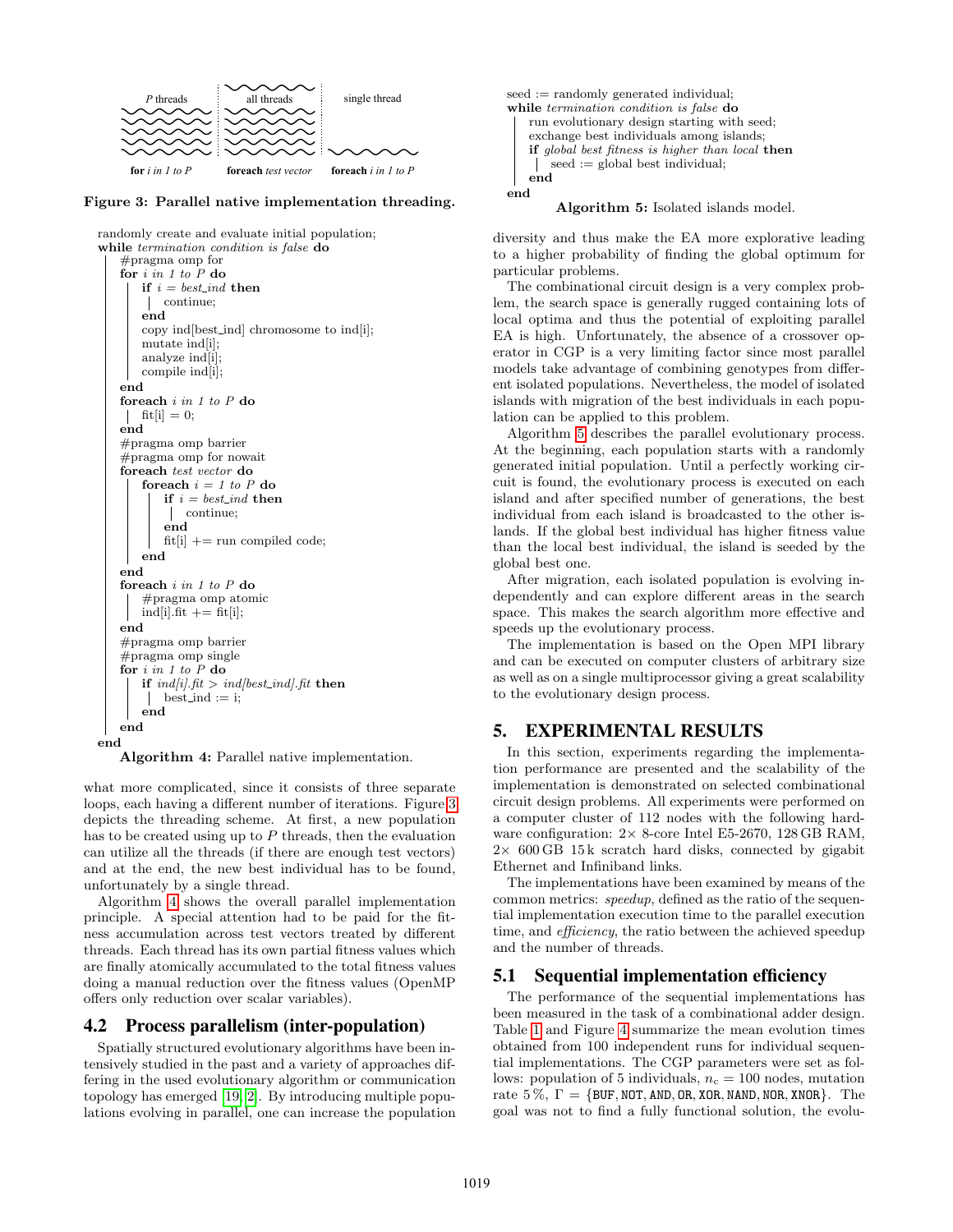Table 1: Sequential implementation performance (combinational adders, 10 000 generations).

<span id="page-5-0"></span>

|                | evolution time [s] |                  |          |                  |  |  |
|----------------|--------------------|------------------|----------|------------------|--|--|
| width          | interpreted        |                  | native   |                  |  |  |
|                | 64b                | 256 <sub>b</sub> | 64b      | 256 <sub>b</sub> |  |  |
| $1 \times 1$   | 0.00382            |                  | 0.00477  |                  |  |  |
| $2 \times 2$   | 0.00908            |                  | 0.02168  |                  |  |  |
| $3 \times 3$   | 0.01994            |                  | 0.04954  |                  |  |  |
| $4 \times 4$   | 0.02442            | 0.02398          | 0.05497  | 0.07092          |  |  |
| $5 \times 5$   | 0.04681            | 0.03215          | 0.07076  | 0.08550          |  |  |
| $6 \times 6$   | 0.11488            | 0.08280          | 0.11168  | 0.11109          |  |  |
| $7 \times 7$   | 0.97894            | 0.40800          | 0.28149  | 0.21899          |  |  |
| $8 \times 8$   | 6.27716            | 2.14536          | 0.88332  | 0.55520          |  |  |
| $9 \times 9$   | 32.64657           | 9.84838          | 3.63436  | 2.21870          |  |  |
| $10 \times 10$ | 154.38932          | 47.59685         | 14.99801 | 8.75244          |  |  |

Table 2: Sequential implementation speedup (combinational adders, 10 000 generations).

<span id="page-5-2"></span>

|                | speedup $\lvert - \rvert$ |          |                  |  |  |
|----------------|---------------------------|----------|------------------|--|--|
| width          | interpreted               | native   |                  |  |  |
|                | 256 <sub>b</sub>          | 64b      | 256 <sub>b</sub> |  |  |
| $1 \times 1$   |                           | 0.80084  |                  |  |  |
| $2 \times 2$   |                           | 0.41882  |                  |  |  |
| $3 \times 3$   |                           | 0.40250  |                  |  |  |
| $4 \times 4$   | 1.01835                   | 0.44424  | 0.34433          |  |  |
| $5 \times 5$   | 1.45599                   | 0.66153  | 0.54749          |  |  |
| $6 \times 6$   | 1.38744                   | 1.02865  | 1.03412          |  |  |
| $7 \times 7$   | 2.39936                   | 3.47771  | 4.47025          |  |  |
| $8 \times 8$   | 2.92592                   | 7.10633  | 11.30612         |  |  |
| $9 \times 9$   | 3.31492                   | 8.98276  | 14.71428         |  |  |
| $10 \times 10$ | 3.24369                   | 10.29399 | 17.63957         |  |  |
|                |                           |          |                  |  |  |



<span id="page-5-1"></span>Figure 4: Sequential implementation performance (combinational adders, 10 000 generations).



<span id="page-5-3"></span>Figure 5: Sequential implementation speedup (combinational adders, 10 000 generations).

tion has been stopped after reaching 10 000 generations. The achieved speedup relative to the 64b interpreted implementation can be seen in Table [2](#page-5-2) and Figure [5.](#page-5-3) The experimental results indicate that for small circuits, the best implementation is the 64b interpreted implementation. Starting with 8 primary inputs, the number of test vectors goes over the limit of 256 test vectors and the AVX implementation comes to the foreground. The native AVX implementation needs even larger circuits to overcome the compilation overhead and to be sufficiently efficient, however, the achieved speedup is significant.

#### 5.2 Parallel implementation efficiency

The sequential implementation performance is not substantially dependent on the number of nodes, which is not the case of the parallel implementation efficiency. Therefore, in order to evaluate the parallel speedup and efficiency, a more complex circuit has been chosen for the experiment, namely the combinational multiplier with  $n_c = 800$  nodes. The population size was 5 individuals, the evolutionary process was stopped after 100 000 generations in the case of data widths 4–6 bits, 10 000 otherwise. Table [3](#page-5-4) summarizes

<span id="page-5-4"></span>Table 3: Parallel implementation efficiency.

| width          | threads        | time [s] | speedup $\lceil - \rceil$ | efficiency $[\%]$ |  |
|----------------|----------------|----------|---------------------------|-------------------|--|
|                | 1              | 1.092    |                           |                   |  |
| $4 \times 4$   | $\overline{2}$ | 0.705    | 1.550                     | 77.484            |  |
|                | 3              | 0.683    | 1.598                     | 53.277            |  |
|                | 4              | 0.490    | 2.227                     | 55.677            |  |
|                | $\overline{1}$ | 1.409    | $\overline{a}$            | $\overline{a}$    |  |
| $5 \times 5$   | $\overline{2}$ | 0.857    | 1.644                     | 82.213            |  |
|                | 3              | 0.837    | 1.683                     | 56.094            |  |
|                | $\overline{4}$ | 0.567    | 2.486                     | 62.149            |  |
|                | ī              | 3.616    |                           |                   |  |
|                | $\overline{2}$ | 2.048    | 1.766                     | 88.295            |  |
| $6\times6$     | 3              | 1.950    | 1.855                     | 61.827            |  |
|                | $\overline{4}$ | 1.226    | 2.950                     | 73.751            |  |
|                | ī              | 0.584    | $\overline{a}$            | $\overline{a}$    |  |
|                | $\overline{2}$ | 0.372    | 1.571                     | 78.554            |  |
|                | 3              | 0.295    | 1.983                     | 66.103            |  |
|                | $\overline{4}$ | 0.247    | 2.361                     | 59.033            |  |
| $7\times7$     | $\overline{5}$ | 0.212    | 2.755                     | 55.101            |  |
|                | 6              | 0.198    | 2.947                     | 49.119            |  |
|                | $\overline{7}$ | 0.202    | 2.899                     | 41.410            |  |
|                | 8              | 0.196    | 2.985                     | 37.312            |  |
|                | $\overline{1}$ | 1.663    |                           |                   |  |
|                | $\overline{2}$ | 0.925    | 1.797                     | 89.872            |  |
|                | $\,3$          | 0.678    | 2.452                     | 81.745            |  |
|                | $\overline{4}$ | 0.539    | 3.082                     | 77.044            |  |
| $8 \times 8$   | $\overline{5}$ | 0.448    | 3.710                     | 74.202            |  |
|                | 6              | 0.399    | 4.163                     | 69.385            |  |
|                | $\overline{7}$ | 0.380    | 4.370                     | 62.424            |  |
|                | 8              | 0.347    | 4.786                     | 59.831            |  |
|                | $\overline{1}$ | 6.108    |                           |                   |  |
|                | $\overline{2}$ | 3.251    | 1.879                     | 93.945            |  |
|                | 3              | 2.202    | 2.774                     | 92.466            |  |
|                | $\overline{4}$ | 1.717    | 3.556                     | 88.908            |  |
| $9 \times 9$   | $\overline{5}$ | 1.422    | 4.294                     | 85.879            |  |
|                | 6              | 1.230    | 4.964                     | 82.730            |  |
|                | $\overline{7}$ | 1.105    | 5.529                     | 78.990            |  |
|                | 8              | 0.985    | 6.199                     | 77.482            |  |
|                | $\overline{1}$ | 25.825   | Ξ                         | $\overline{a}$    |  |
|                | $\overline{2}$ | 13.455   | 1.919                     | 95.972            |  |
|                | 3              | 9.070    | 2.847                     | 94.912            |  |
|                | $\overline{4}$ | 7.077    | 3.649                     | 91.231            |  |
| $10 \times 10$ | $\overline{5}$ | 5.840    | 4.422                     | 88.440            |  |
|                | 6              | 4.905    | 5.265                     | 87.758            |  |
|                | $\overline{7}$ | 4.363    | 5.919                     | 84.553            |  |
|                | 8              | 3.842    | 6.722                     | 84.029            |  |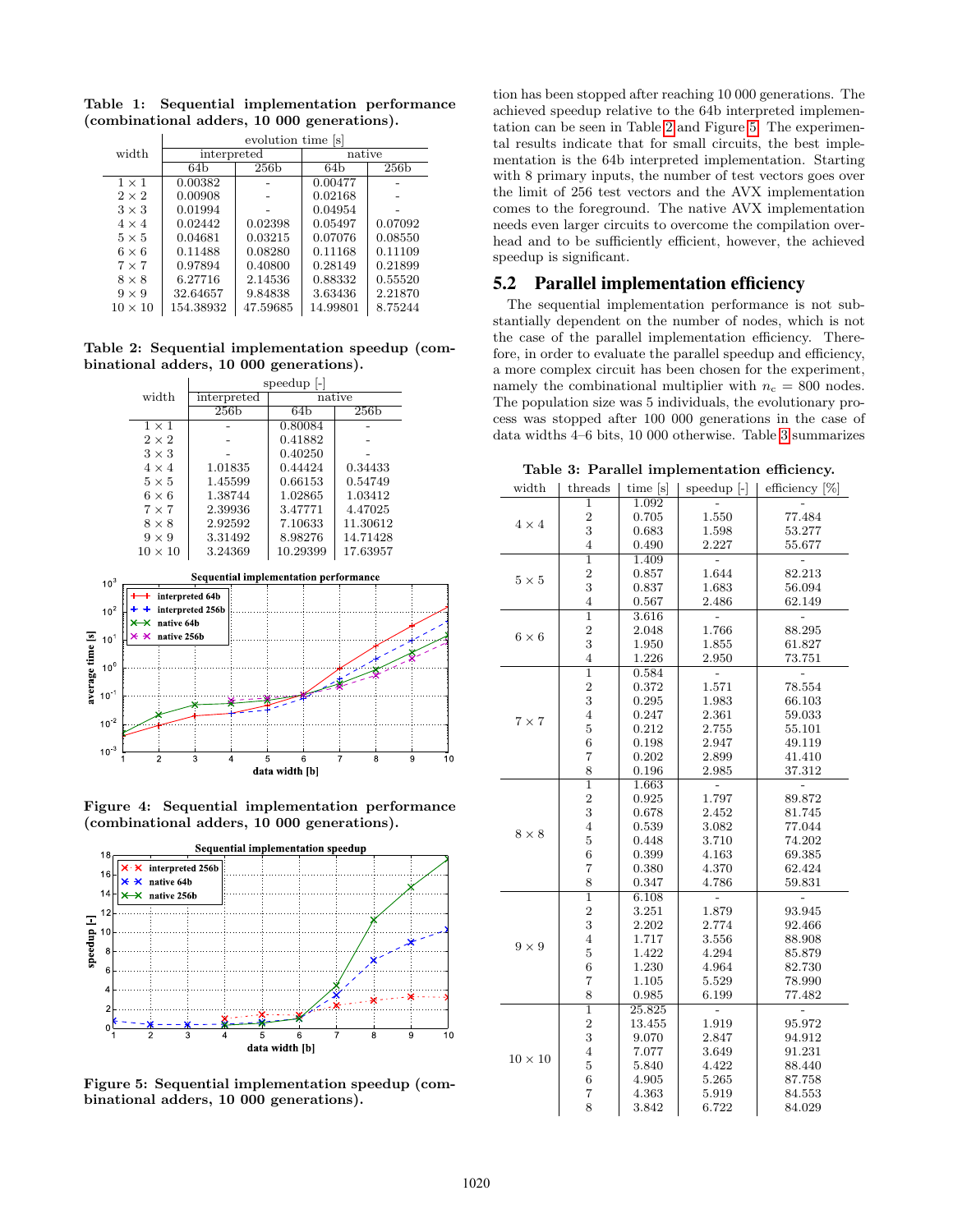

<span id="page-6-1"></span>Figure 6: Parallel implementation efficiency.

the results. For each input data width, 100 independent runs were performed and the mean evolution time has been calculated.

The interpreted parallel implementation is limited to  $\lambda$ threads since each thread treats its own individual. Besides that, the number of threads should divide  $\lambda$  for the best load balancing. This is not the case of the native parallel implementation, however, sufficiently many test vectors need to be evaluated to fully utilize all eight cores of the E5-2670 processor (Figure [6\)](#page-6-1).

The parallel efficiency is affected by the dynamic frequency scaling which is present in Intel's processors. In real deployment, when all processor cores are fully loaded, the sequential implementation evinces slightly worse performance due to lower frequency, hence the parallel efficiency is better. Especially on multi-socket systems, one must mind the affinity of the threads, preferably by binding individual threads to specific processor cores, to reduce cache misses and keep the memory access time as low as possible.

#### 5.3 Test problems

Three different configurations of the evolutionary algorithm have been examined – standard single-population CGP optionally parallelized, multi-population CGP with few isolated islands and massively parallel CGP exploiting tens of islands. The performance of these approaches has been evaluated in the task of a combinational adder and multiplier design, in the literature generally considered as very difficult tasks [\[23,](#page-7-22) [18\]](#page-7-5). The evolutionary design was stopped after finding a fully functional solution.

<span id="page-6-3"></span>Table 4: Combinational adder design performance.

| width        | nodes            | $\text{hosts}$ | time s   |          |          |  |
|--------------|------------------|----------------|----------|----------|----------|--|
|              | $n_r \times n_c$ | threads        | mean     | median   | std      |  |
|              |                  | 1/6            | 39.4644  | 31.713   | 27.87117 |  |
| $6 \times 6$ | $1 \times 100$   | 6/1            | 12.3851  | 10.620   | 7.966    |  |
|              |                  | 60/1           | 3.259    | 2.871    | 1.608    |  |
|              |                  | 1/6            | 142.419  | 103.722  | 139.862  |  |
| $7 \times 7$ | $1 \times 150$   | 6/1            | 53.479   | 44.286   | 37.883   |  |
|              |                  | 60/1           | 17.569   | 16.410   | 7.864    |  |
|              |                  | 1/6            | 367.915  | 307.545  | 254.455  |  |
| $8 \times 8$ | $1 \times 200$   | 6/1            | 129.546  | 106.111  | 76.887   |  |
|              |                  | 60/1           | 57.961   | 48.986   | 44.527   |  |
|              |                  | 1/6            | 3085.891 | 2802.061 | 1548.292 |  |
| $9 \times 9$ | $1 \times 250$   | 6/1            | 1607.212 | 1413.261 | 795.004  |  |
|              |                  | 60/1           | 525.032  | 462.648  | 250.616  |  |

<span id="page-6-4"></span>Table 5: Combinational multiplier design performance.

| width        | nodes            | $\text{hosts}$ | time  s |                       |         |
|--------------|------------------|----------------|---------|-----------------------|---------|
|              | $n_r \times n_c$ | threads        | mean    | median                | std     |
| $2 \times 2$ | $1 \times 50$    | 1/1            | 0.00451 | 0.00333               | 0.00385 |
| $3 \times 2$ | $1 \times 100$   | 1/1            | 0.0451  | 0.0338                | 0.0319  |
| $3 \times 3$ | $1 \times 200$   | 1/1            | 1.897   | 1.469                 | 1.605   |
|              |                  | 6/1            | 0.530   | 0.417                 | 0.403   |
|              |                  | 1/4            | 10.365  | 8.427                 | 8.726   |
| $4 \times 3$ | $1 \times 400$   | 6/1            | 5.106   | 3.979                 | 3.991   |
|              |                  | 60/1           | 2.457   | 2.210                 | 1.140   |
|              |                  | 1/4            | 817.689 | 874.075               | 148.275 |
| $4 \times 4$ | $1 \times 800$   | 6/1            | 538.058 | 458.494               | 310.345 |
|              |                  | 60/1           | 191.175 | 154.922               | 141.206 |
| $5 \times 4$ | $1 \times 1200$  | 60/1           | 761.327 | 700.151               | 303.906 |
| $5 \times 5$ | $1 \times 1600$  | 60/2           |         | 16452.75 <sup>3</sup> |         |

Table [4](#page-6-3) shows the statistics for combinational adders of data widths 6–9 bits calculated on a set of 100 independent runs for each experimental setup, namely the mean evolution time, median and standard deviation. In the case of the multi-population approaches, the migration of the best individuals occurred every 100 000 generations. It can be observed that the multi-population approach even with few isolated islands significantly reduces the time requirements on the design process compared to the single-population CGP using the same computational capacity (6 threads vs. 6 processes). By increasing the number of islands, the evolution time decreases and according to the standard deviation, the convergence becomes more stable. The stalling effect in the fitness function, commonly observed when using other approaches [\[18,](#page-7-5) [1\]](#page-7-23), is mitigated as a consequence of a more explorative search.

The evolutionary design of combinational multipliers is an even more complex task. No satisfactory results related to techniques operating on the whole circuit without decomposition have been published so far. While paper [\[23\]](#page-7-22) reports only a single complete run for the 4-bit multiplier, with the aid of the proposed highly optimized CGP implementation, we can routinely design 4-bit multipliers and moreover, 5-bit multipliers are feasible as well (Table [5\)](#page-6-4).

### <span id="page-6-0"></span>6. CONCLUSIONS

In this paper, highly optimized CGP implementations have been presented. Starting with several sequential versions, the paper thoroughly examines miscellaneous implementation aspects and gives detailed performance comparisons of the proposed approaches. Parallelism at various levels has been applied in order to speed up the evolutionary design process. The native implementation based on compilation of the genotype into machine code exploits the instruction-level parallelism by reducing program branching and increasing the arithmetic intensity. A large amount of test vectors can be evaluated in parallel thanks to the use of AVX instructions. Besides a thread-parallel version, a process-parallel implementation based on the isolated islands model has been proposed.

The performance and scalability has been demonstrated on the task of combinational adders and multipliers design which is believed to be a very complex task. No additional knowledge has been introduced into the design process. All

<span id="page-6-2"></span><sup>3</sup>Due to the very high computational effort, only a single experiment has been executed for the 5-bit multiplier.